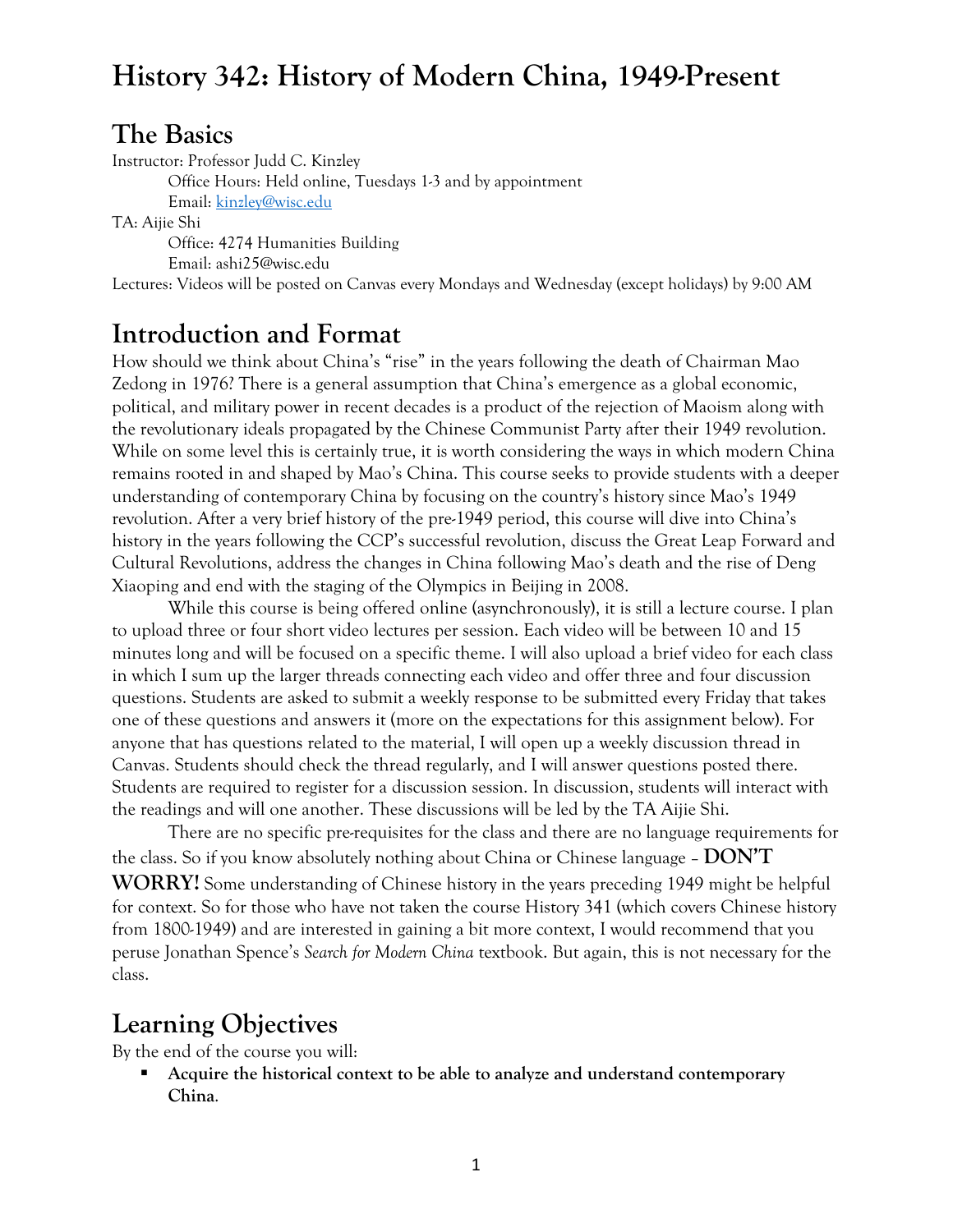- o Through lectures, discussions, and writing assignments, you will come to understand the ways in which China today has been shaped by the historical events that have unfolded since 1949.
- **Gain the tools to be able to read and critically evaluate primary sources** 
	- o Primary sources are the raw materials of historical inquiry and in this course, you will have numerous opportunities to read and analyze historical documents like a historian
	- o Evaluating primary sources are an important part of the final project
- **Know how to make a historical argument and be able to use primary sources to support those arguments** 
	- o The essay portion on the midterm and final exams as well, the weekly response papers, and the final project are all geared toward helping you work with primary sources.

## **Textbooks**

In the readings for this class, I have sought to strike a balance between primary (firsthand) sources and secondary (historiographical) sources. Don't worry if you're already confused, we will talk about the differences between primary and secondary sources over the course of the semester. You are expected to come to class having done the readings, as we will discuss issues related to the readings during lecture. In addition, you will also be responsible for material covered in the readings for the exams. All of the textbooks should be available in the University Bookstore and also on reserve. All additional readings (marked with a star (\*) in the "weekly schedule" below are available in electronic format on learn@uw.

- Chen Jo-hsi, *The Execution of Mayor Yin* (Bloomington: Indiana University Press, 1979) [Any edition is fine]
- Yu Hua, *China in Ten Words* (New York: Vintage Books, 2012)
- Ji Xianlin, *The Cowshed: Memories of the Cultural Revolution* (New York: New York Review of Books, 2016)

\*All texts should be available in the University Bookstore and also on reserve. All additional readings (marked with a star (\*) are available in electronic format on CANVAS

### **Grades and Assessments**

1. Exams: 50 percent (midterm: 25 percent, final: 25 percent). The midterm and final exams are intended to ensure that you are engaging with lecture materials and the readings. The midterm will be distributed on October 19 and will be due on **October 21**. The final will be a take-home exam that I will give out on the last day of class and will be distributed on December 7 due at noon on

**December 9**. The exams will consist of two sections: an "identifications" section in which you will be asked to recall the significance of various historical actors and events, and an "essay" section, in which you will synthesize this material and make historical arguments using course readings and information from lecture to support those arguments. The final exam will not be cumulative and will also include identification and essay sections.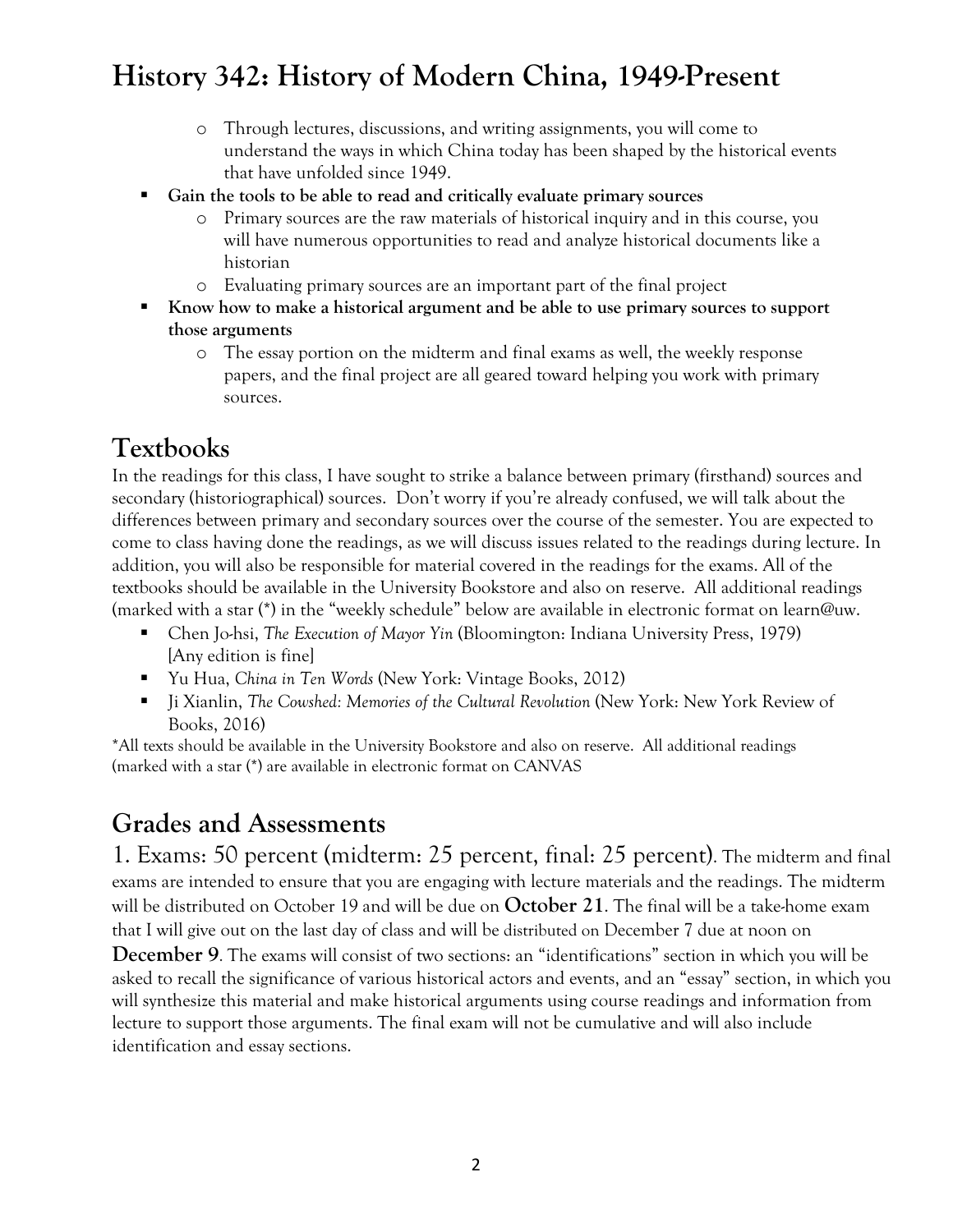2. Final Project: 25 percent. You will complete a final analytical project for this class. The grade for this project will be a combination of two preliminary assignments (2.5 percent each) and the final project (20 percent) itself. In order to give you the opportunity to pursue your own specific interests, you can choose one of four different types of projects. 1. Analyze cultural products produced during the Mao Zedong period (1949-1976) – e.g. songs, films, operas, or posters. 2. A book review of two or more Cultural Revolution memoirs (for a start, see: *Life and Death in Shanghai; Spider Eaters; Born Red*; *Red Azalea*; *Red Scarf Girl*; *Red Sorrow*; *Blood Red Sunset*; *The Little Red Guard*; *Confessions: An Innocent Life in Communist China* – you cannot use *The Cowshed* as one of the central texts in your paper, as it is one of the course textbooks ). 3. An oral history of a specific event in the post-1949 period (you must interview at least four different people for this, and supplement these accounts with primary source research). 4. A more traditional research project which relies on a set of 5 or more primary resources. The catch for all of these projects is that they must rely on *primary source* research (including anything from government documents, to newspaper articles to diaries, to films). Each project should be between 6-8 pages, must have an argument, a beginning middle and end, and should rely on at least 5 primary sources. In order to make sure students are on track, there are two assignments over the course of the semester. The first is a one to two paragraph project proposal with a list of sources. The second is a short description of the historical context for your project as well as your larger argument. The due-dates for these assignments are clearly noted in bold in the course schedule below. If you need help on this or are confused, do not hesitate to get in touch with me early in the semester. The project is due in class on **November 23.** 

### 3. Weekly Response Paper Grade: 15 percent.

After every class session I will provide a list of between three and four discussion questions that cover the themes covered in that week's readings and lectures. Students must choose one or two questions and answer them in a two to three page reading response (double spaced, 12 point font). The questions I offer will focus on larger issues like: what is the nature of the Chinese revolution? What are the foundations of the cult of Mao? And what are the connections between the democracy movement and the Chinese Cultural Revolution? Questions like these are still being debated by historians today and there are no right or wrong answers. You are expected to draw upon the readings in order to answer the questions. Discussion responses are to be **submitted electronically every Wednesday by 9:00 AM**. Out of 14 weeks (not including the first week of class), students are only responsible for submitting 10 response papers. They will be graded as "satisfactory", "unsatisfactory", or "no credit." Please note that **you must draw primarily on class readings to get full credit**.

4. Discussion Section Grade: 10 percent. The discussion session is an important opportunity for you to be able to work through major themes that we will cover in class in a small group setting. Section is moderated and overseen by the TA Shi Aijie. There also will be opportunities in section to work through questions about primary sources and writing historical arguments. Your grade will be based on attendance and participation and will be assessed by Aijie alone.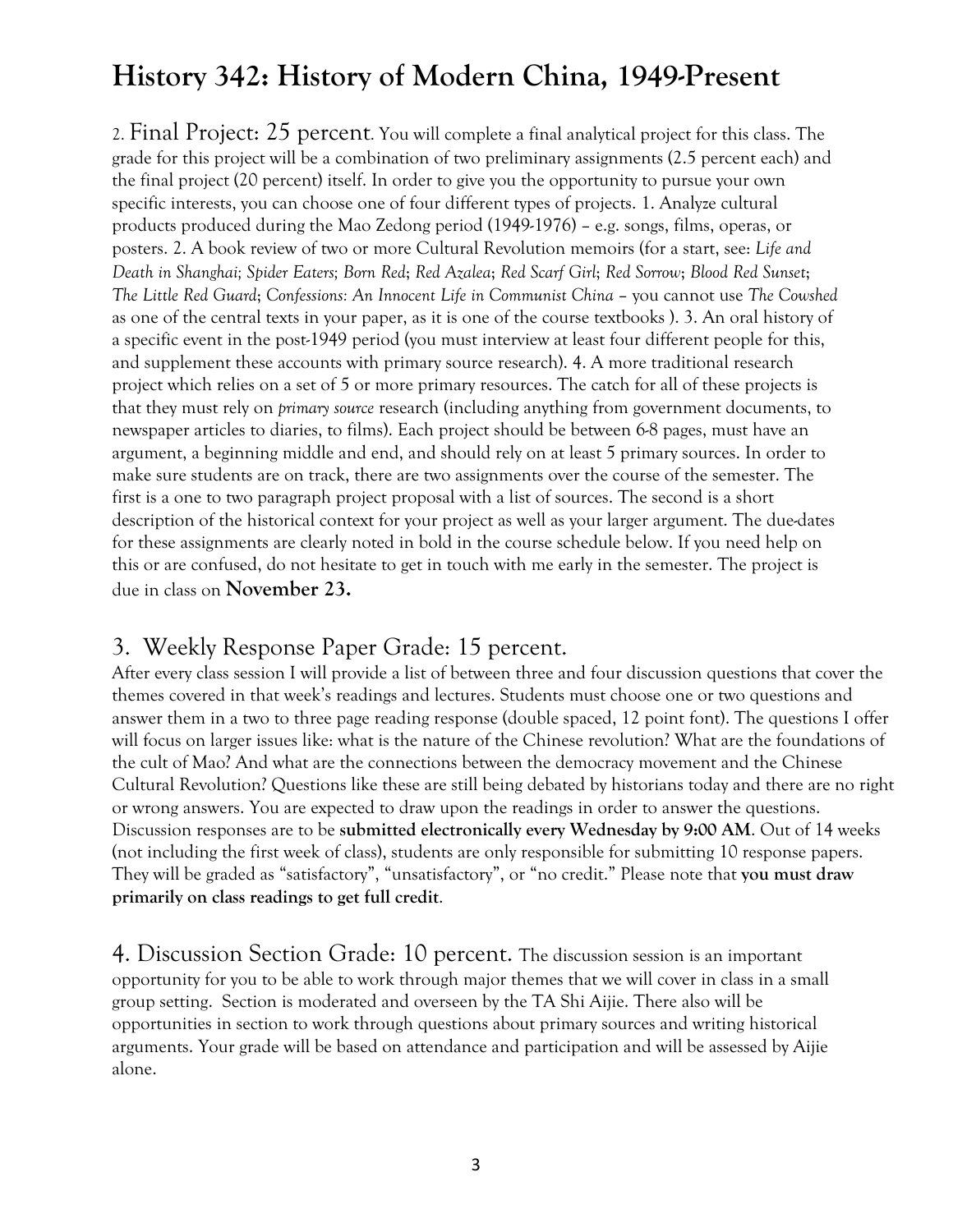## **Credits and Honors**

This three credit carries the expectation that you will spend an average of 3 hours outside of class for each class period. In other words, in addition to class time, plan to allot an average of 6 hours per week for reading, writing, preparing for discussions, and/or studying for exams for this class. In addition, there are opportunities for students to take the course for honors credit. If you want to explore the option, please schedule a meeting with me, as there are additional expectations and assignments.

## **Notes on Coronavirus**

I am sure that I do not need to tell anyone that the University and indeed the world is going through something quite unique. With that in mind, I first ask that all students abide very clearly by University health regulations. In particular, **for those of you taking a discussion session inperson, I must insist that you where a properly fitted mask while in the classroom**! The History Department has directed instructors to halt the class and, if necessary, leave the classroom if anyone in the room is not wearing a properly fitted mask.

Beyond this. I just want to ask for everyone's flexibility and understanding, as we all collectively try to naviate this unusual situation. Things might change in the course or on campus based on the progress of the disease. Aijie and I will do our best to make sure that this does not impact the class. But there is a possibility that things will change in how we administer the course, we can only ask that you please bear with us. What I can say is that Aijie and I will do our very best to keep you in the loop on any changes. For your part, please let either or both of us know if your situation changes: **if you health issues, technological programs, or things that you are dealing with in your home situation that impacts your participation in the couse, please let us know!** We are both very happy and willing to try and help, but to do that you need to keep us in the loop.

## **Academic Integrity**

Academic dishonesty will be treated very seriously. In every instance of plagiarism or cheating, I will mark the assignment with a zero and the case will be referred to the proper University authorities. Please note that any instance in which you draw on the words or ideas of others without proper credit or citation is considered plagiarism. New technologies like turnitin.com make it easy to catch plagiarizers and I have caught people plagiarizing assignments in the past. If you have questions or concerns about this, please do not hesitate to contact myself or Yaowen. For further information on University of Wisconsin-Madison's policies on plagiarism or academic dishonesty more generally, please refer to the Office of Student Conduct and Community Standards for the University of Wisconsin-Madison: https://conduct.students.wisc.edu/academicintegrity/

## **Weekly Schedule**

[Note 1: The days marked below indicate the days that I will post lecture videos]

**=======================================**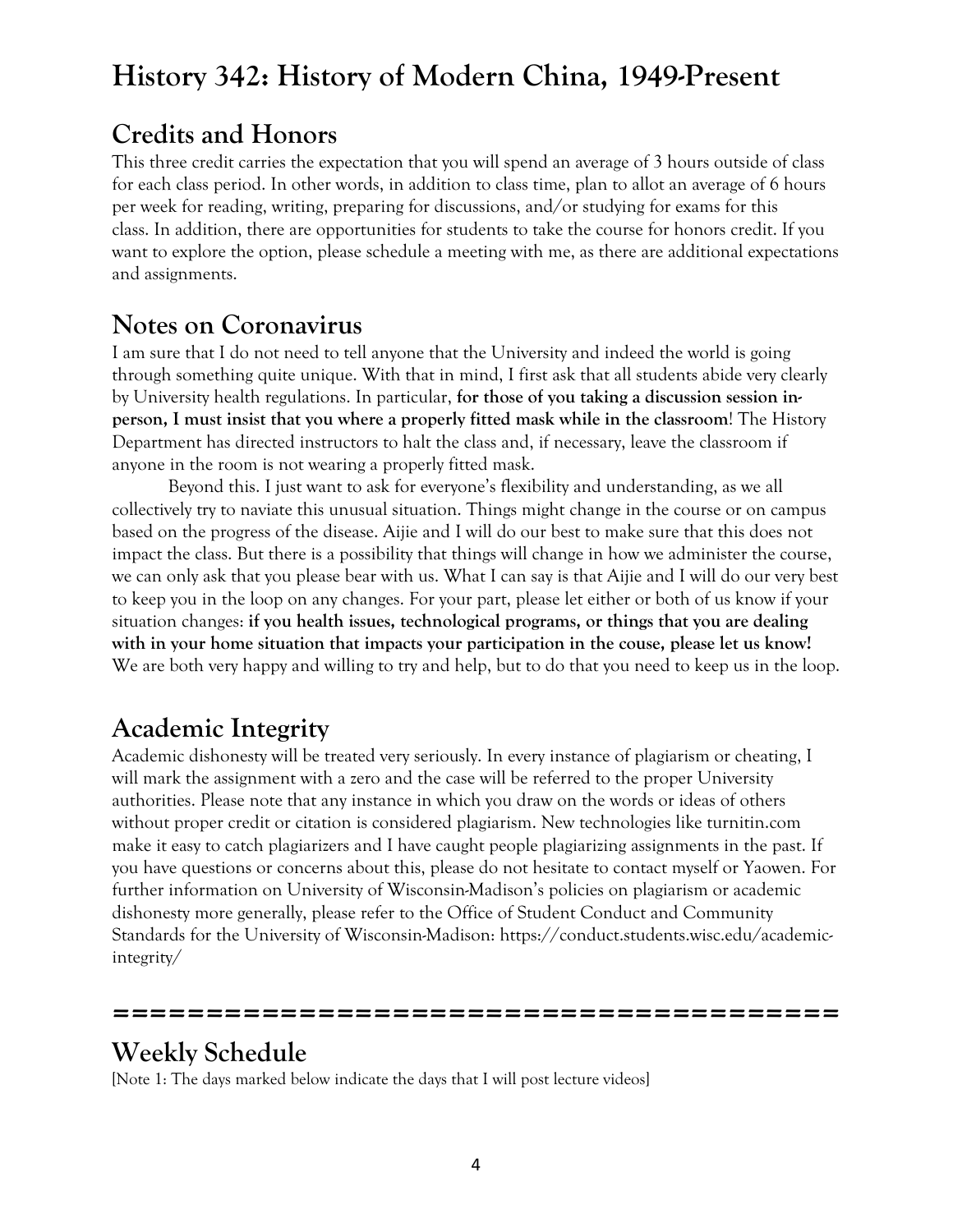[Note 2: Readings marked with a \* are available on the Canvas course page; those marked with a - are from one of the course textbooks] [Note 3: All days outlined with a rectangle are days where major assignments are due]

### **WEEK 1**

### **Wednesday, September 2** – Introductions

\*Chen Tu-hsiu (Chen Duxiu), "A Call to Youth" , Li Ta-chao, "The Victory of Bolshevism," in Teng and Fairbank, *China's Response to the West*, 240-246, 246-249

# **WEEK 2 Monday, September 7, LABOR DAY HOLIDAY**

#### **Wednesday, September 9** – The Roots of Chinese Radicalism

Readings:

\* Edgar Snow, *Red Star Over China* (Interviews with Mao), 129-149

## **WEEK 3**

#### **Monday, September 14** – Revolutionary Ideologies

Readings:

\* Mao Zedong, "Report on the Peasant Movement in Hunan" (1927) in *Mao Zedong and China's Revolutions*, 41-76

### **Wednesday, September 16 –** The Emergence of the Modern CCP

Readings:

\* "Liu Shaoqi: How to be a Good Communist" in *Search for Modern China* (333-335)

\* "Democratic Dictatorship" in *The Search for Modern China* (350-351)

\* "Mao Zedong: 'Leaning to One Side'"; "Mao Zedong: 'Stalin is Our Commander'" , "Guo Moruo: Ode to Stalin – 'Long Live Stalin' on his Seventieth Birthday" in *Sources of Chinese Tradition* (452-455)

## **WEEK 4**

#### **Monday, September 21** – The Honeymoon?

#### Readings:

\* Joseph Esherick, "The Ye Family in New China" in *Dilemmas of Victory: the Early Years of the People's Republic of China*, 311-336

### **Wednesday, September 23** – Leaning to One Side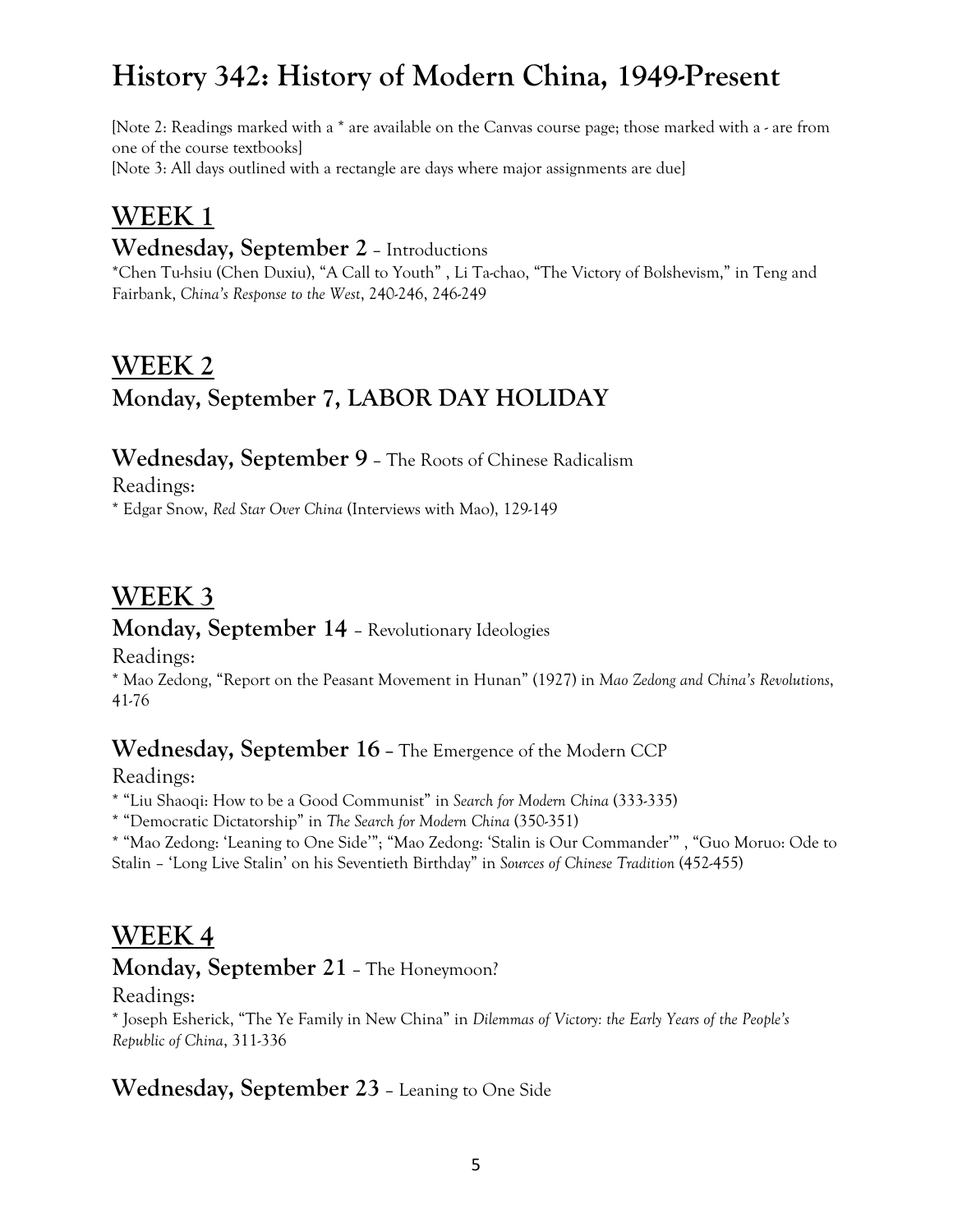Readings:

\* Mao Zedong "The Chinese People Cannot Be Cowed by the Atom Bomb" (1955), Mao Zedong "US Imperialism is a Paper Tiger" (1956) in *The Search for Modern China: a Documentary Collection* (382, 382-385) \* Ding Ling, *The Sun Shines Over the Sanggan River*, excerpt (1948) in *Chinese Civilization: A Sourcebook*, 416- 421

# **WEEK 5**

#### **Monday, September 28** – Planning for a New China

\* Ji Yun, "How China Proceeds with the Task of Industrialization" (1953) in *Sources of Chinese Tradition, vol. 2* 455-456

\* Li Fuqun "Report on the First Five-Year Plan for Development of the National Economy of the National Economy of the People's Republic of China in 1953-1957" (1955) in *Sources of Chinese Tradition, vol. 2* 456- 457

#### **Wednesday, September 30** – Radicalizing the Revolution

Readings:

\* Mao Zedong, "On the Correct Handling of Contradictions Among the People" (1957) in *Mao Zedong and China's Revolutions: A Brief History with Documents* 127-149

\* Wang Meng, "A New Young Man Arrives at the Organization Department" (1956) in *Chinese Civilization: A Sourcebook*, 429-434

# **WEEK 6**

**Monday, October 5** – Experiencing the Great Leap **ASSIGNMENT 1 (proposal/source list) DUE TODAY**

Readings:

\* Li Zhisui, "The Emperor of Zhongnanhai" in *Mao Zedong and China's Revolutions: A Brief History with Documents*, 204-209

\* Yin Zeming, "The Strength of the Masses Is Limitless" (1958) in *Search for Modern China: A Documentary Collection*, 404-406

\* Zhou Xun, "Famine in the Communes" in *The Great Famine in China, 1958-1962*, 1-17

### Wednesday, October 7 ~ China and the Soviet Union

Readings:

\* "American Imperialism Is Closely Surrounded by the People's of the World" (1964) in *Mao Zedong and China's Revolutions: A Brief History with Documents*, 167-168

\* "The Origins and Development of the Differences Between the Leadership of the CPSU and Ourselves" (1963) in *Search for Modern China: A Documentary Collection*, 413-416

\* Lin Biao, "Mao Tse-tung's Theory of People's War" in *Communist China: Revolutionary Reconstruction and International Confrontation*, 347-359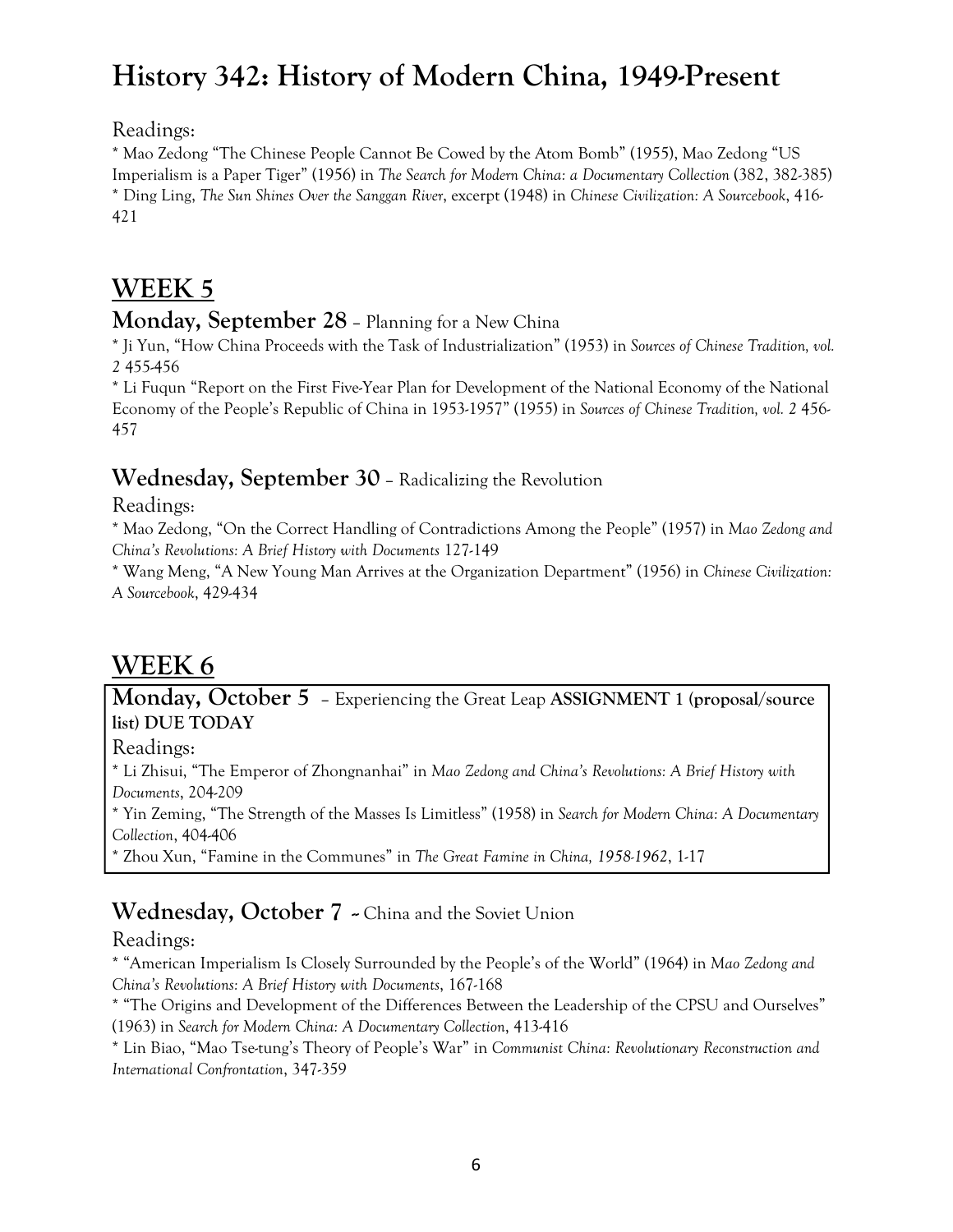## **WEEK 7**

#### **Monday, October 12** – Easing off the Throttle

Readings:

\* Mao Zedong, "Just a Few Words" in *Mao Zedong and China's Revolutions: A Brief History with Documents*, 177-179

\* Wu Han, "Hai Rui Scolds the Emperor" (excerpt) in Sources of Chinese Tradition, 471-474

### **Wednesday, October 14** - The Cult of Mao:

Readings:

\* Daniel Leese, "A Single Spark" in *Mao's Little Red Book: A Global History* 23-42

# **WEEK 8**

#### **Monday, October 19** - Unleashing a New Revolution:

Readings:

- Yu Hua, *China in Ten Words*, "Writing"

\* Mao Zedong "Bombard the Headquarters" (1966) in *Mao Zedong and China's Revolutions: A Brief History with Documents*, 170-171

 $\Box$ \* "The Sixteen Point Declaration" (1966) in *Search for Modern China: A Documentary Collection*, 426-430 \* Wen Jieruo, "Living Hell" in *The Columbia Anthology of Modern Chinese Literature*, 703-709

### **Wednesday, October 21** – Red Guards and Mao's Revolution,

Readings:

-Chen Jo-hsi, *Execution of Mayor Yin and Other Stories*, "The Execution of Mayor Yin"

- Yu Hua, *China in Ten Words*, "Lu Xun", "Grassroots", "Reading",

# **WEEK 9**

**Monday, October 26** – The Global Resonances of the Cultural Revolution

### Readings **MIDTERM DISTRIBUTED**

- Start reading *The Cowshed*

\* Robin D.G. Kelley and Betsy Esche, "Black Like Mao: Red China and Black Revolution" (1989) in *Souls* (Fall 1999) 6-41

# **Wednesday, October 28 MIDTERM DUE**

# **WEEK 10**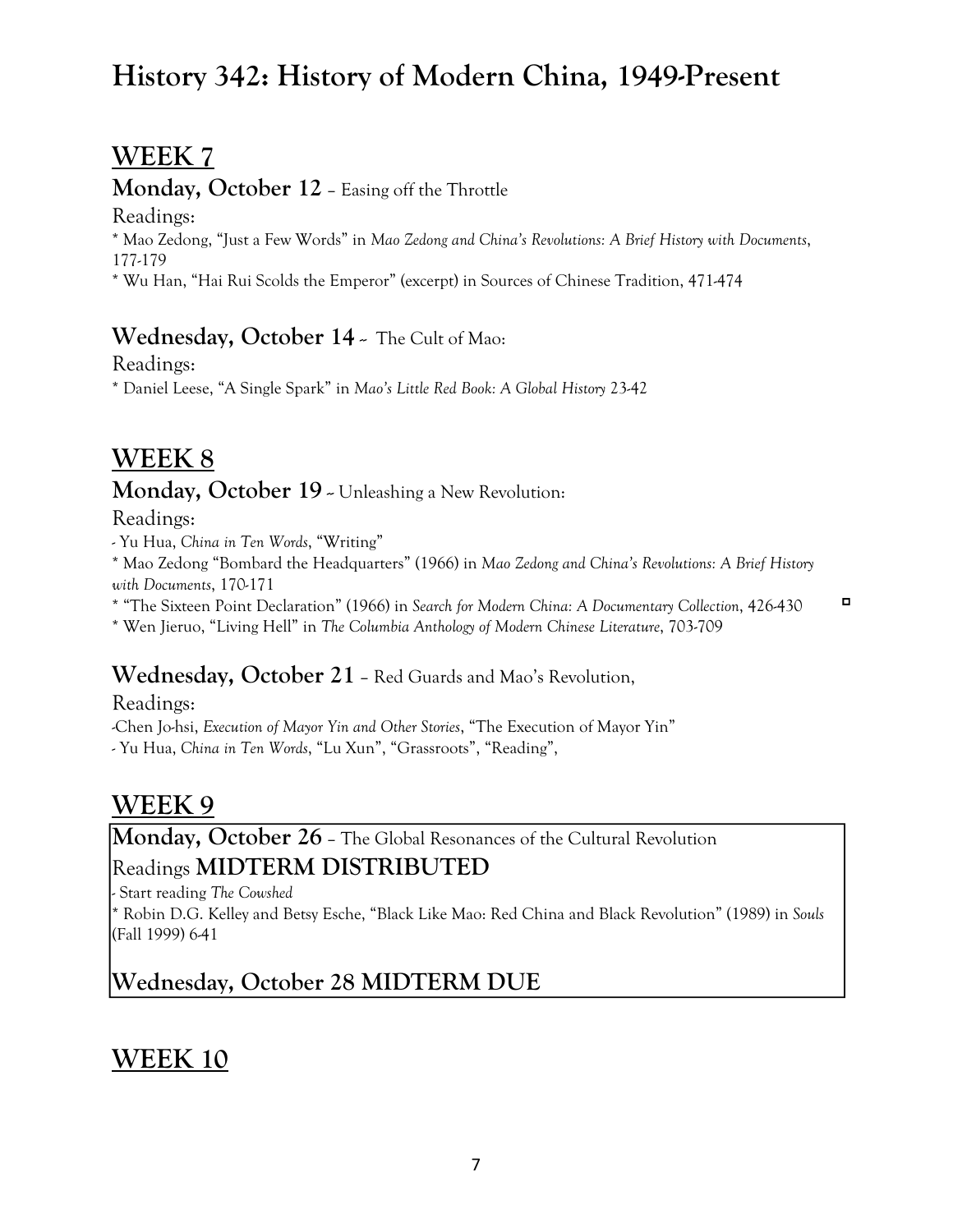#### **Monday, November 2 –** No Class; **ONLINE INDIVIDUAL MEETINGS WITH PROFESSOR KINZLEY**

#### Readings:

- Chen Jo-hsi, *Execution of Mayor Yin and Other Stories*, "Night Duty", "Jen Hsiu-lan,"

\* Ba Jin "Remembering Xiao Shan" in *The Columbia Anthology of Modern Chinese Literature*, 692-702

#### **Wednesday, November 4** – Ending the Revolution;

Readings:

- Chen Jo-hsi, *Execution of Mayor Yin and Other Stories*, "The Big Fish", "Nixon's Press Corps"

\* "Shanghai Communique" (1972) in *Search for Modern China: A Documentary Collection*, 435-440

### **WEEK 11**

### **Monday, November 9 –** Losing Mao: Finding the Way Forward; **ASSIGNMENT 2 (historical context/argument) DUE TODAY**

Readings:

- Yu Hua, *China in Ten Words*, "Leader"

- Finish Reading *The Cowshed*

\* "Mourning with Deepest Grief the Passing Away of the Great Leader and Great Teacher Chairman Mao Zedong" (1976) in *Search for Modern China: A Documentary Collection*, 443-446

\* Deng Xiaoping, "Uphold the Four Basic Principles" in *Search for Modern China: A Documentary Collection*, 492-493

### **Wednesday, November 11 –** New Directions for the CCP

Readings

\* Liu Binyan, "Sound is Better than Silence" in *People or Monsters*, 98-137

\* Central Committee of the Chinese Communist Party, "Some Questions on Party History" (1981) in *Mao Zedong and China's Revolutions: A Brief History with Documents*, 216-219

\* Deng Xiaoping, "Emancipate the Mind, Seek Truth from Facts and Unite as One in Looking to the Future" (1978) in *Search for Modern China: A Documentary Collection*, 447-451

### **WEEK 12**

**Monday, November 16** – China and the World (II);

#### Readings:

\* "Speech by Han Nianlong" (1979) in *Search for Modern China: A Documentary Collection*,460-464

\* Chen Yun, "Speech Given at the Chinese Communist National Representative Conference (1985) in *Sources of Chinese Tradition, vol. 2*, 510-512

 $\Box$ 

#### **Wednesday, November 18** – Democracy and Deng,

Readings: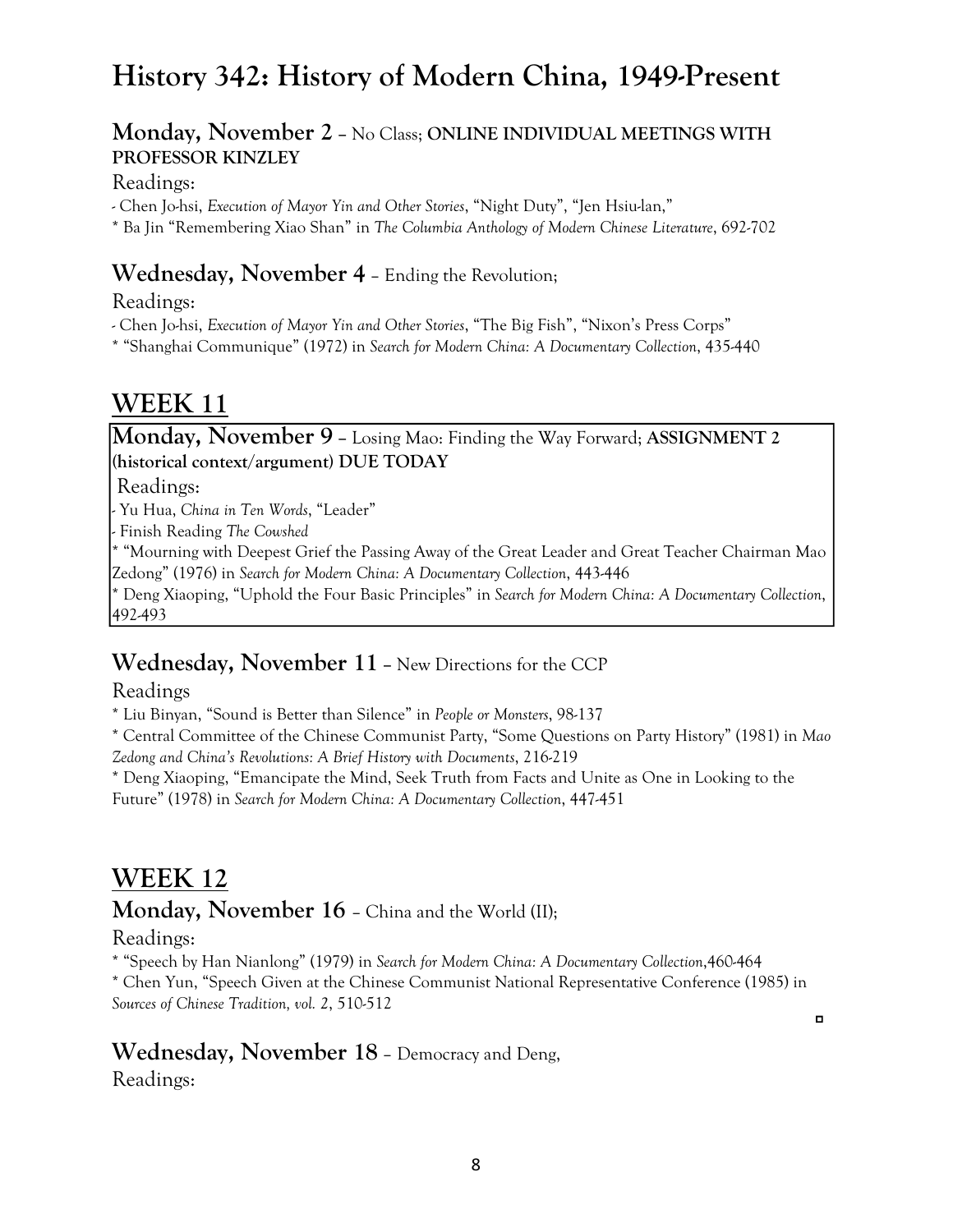\* Wei Jingsheng, "The Fifth Modernization – Democracy" (1978) in *Sources of Chinese Tradition, vol. 2*, 497- 500

\* "Democracy or New Dictatorship" (excerpt from *Exploration*) (1979) in *Sources of Chinese Tradition, vol. 2*, 500-501

\* Fang Lizhi, "Interview with Tiziano Terzani" (1987)in *Bringing Down the Great Wall: Writings on Science, Culture, and Democracy in China*, 207-217

### **WEEK 13**

**Monday, November 23 - Confronting the Party, FINAL PROJECT DUE** 

Readings:

\*Deng Liqun on Propaganda" in *Search for Modern China: A Documentary Collection*, 467-470

\*Liu Binyan, "A Case of Persecution in Xi'an in Disregard of Central Instructions" (1984) in *Search for Modern China: A Documentary Collection*, 470-475

- Yu Hua, *China in Ten Words*, "The People"

### Wednesday, November 25 - Thanksgiving, NO CLASS

# **WEEK 14**

#### **Monday November 30** – Turning Point at Tiananmen

Readings:

\*"Li Peng's Announcement of Martial Law" (May 20, 1989) in *Search for Modern China: a Documentary*   $\blacksquare$ *Collection*, 495-500

- Yu Hua, *China in Ten Words*, "Revolution", "Copycat"

\* "Official" in Luisa Lim, *The People's Republic of Amnesia*, 157-181

#### **Wednesday, December 2** Capitalism and Nationalism

Readings:

\* "The Non-Dissident: A Party Man Betrayed" in *China Candid*, 40-58

\* Wu Jiaxiang" "An Outline for Studying the New Authoritarianism" (1989) in *Sources of Chinese Tradition, vol. 2*, 520-522

### **WEEK 15**

### **Monday December 7,** China Today (and Tomorrow) **FINAL EXAM WILL BE POSTED TODAY**

Readings:

- Yu Hua, *China in Ten Words*, "Disparity", "Bamboozle"

\* Liu Xiaobo, "Charter 08", "I Have No Enemies" in *Liu Xiaobo: No Enemies, No Hatred*, 300-312, 321-326